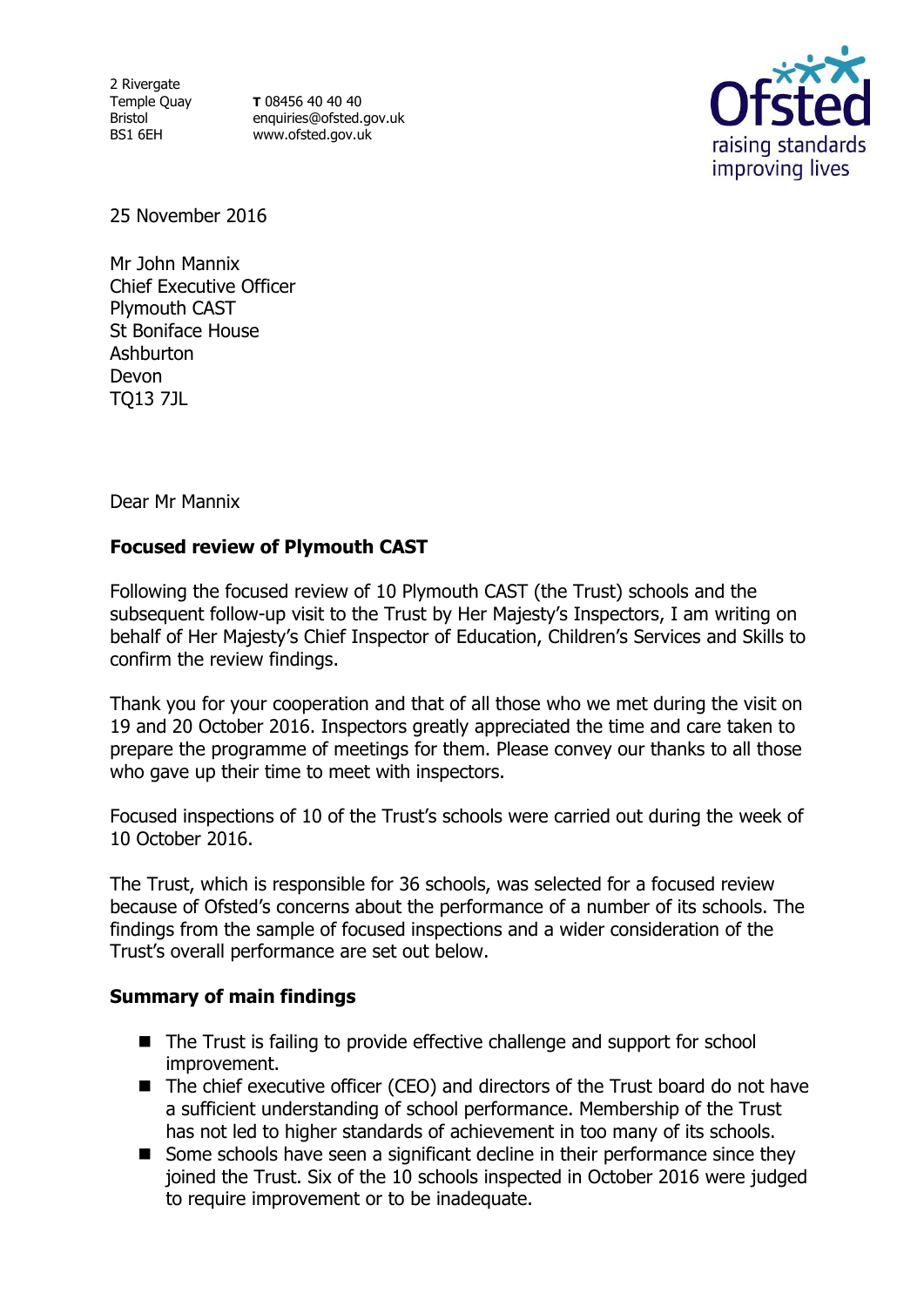

- Trust leaders do not have the capacity to bring about improvement with the necessary urgency. They have been too slow to recognise and tackle weaknesses in the quality of provision. They have not intervened quickly enough to secure or maintain the quality of teaching and leadership required for pupils to achieve well.
- Leaders do not routinely monitor and analyse patterns and trends in pupils' achievement. Consequently, their actions are too often ad hoc and piecemeal, which results in patchy implementation and limited impact in improving pupils' achievement.
- In 2015, overall pupil progress between key stages 1 and 2 was below average in two thirds of the primary schools in the Trust. Provisional results based on 2016 national tests show that 21 of the Trust's 32 primary schools did not achieve a positive progress measure for writing. Similarly, in mathematics, 23 of the Trust's primary schools did not achieve a positive progress score.
- Trust leaders and board members do not have a clear strategy to tackle the underachievement of disadvantaged pupils. They cannot account for the impact of the £2 million of additional funding which the Trust received for these pupils in 2016.
- Outcomes for disadvantaged pupils and for the most able pupils, including those who are disadvantaged, vary too widely from school to school. These groups of pupils do not do well enough.
- The Trust does not meet the statutory requirement to publish its scheme of delegation on its website and for all schools to have a copy of the scheme on their own websites.
- The scheme of delegation is not fit for purpose. Lines of accountability within governance and leadership are blurred. It is unclear who is accountable for improving the performance of individual schools and the Trust as a whole.
- Until very recently there was no overarching strategy for monitoring and evaluating the effectiveness of safeguarding procedures in the Trust's schools. Some schools have been slow to comply with the Trust's recently introduced safeguarding checks.

## **Evidence**

Focused inspections of 10 of the Trust's schools were carried out between 11 and 13 October 2016. Three of these inspections were carried out under section 5 of the Education Act 2005 (as amended). Four short inspections of schools previously judged to be good were carried out as monitoring visits under section 8 of the Act. Two inspections were of schools previously judged to be outstanding. One inspection was a safeguarding inspection to follow up an inspection in June 2016 where safeguarding at the school was judged to be ineffective.

The outcomes of the section 5 focused inspections of the three schools previously judged to require improvement before joining the Trust were that:

■ two schools were judged to be good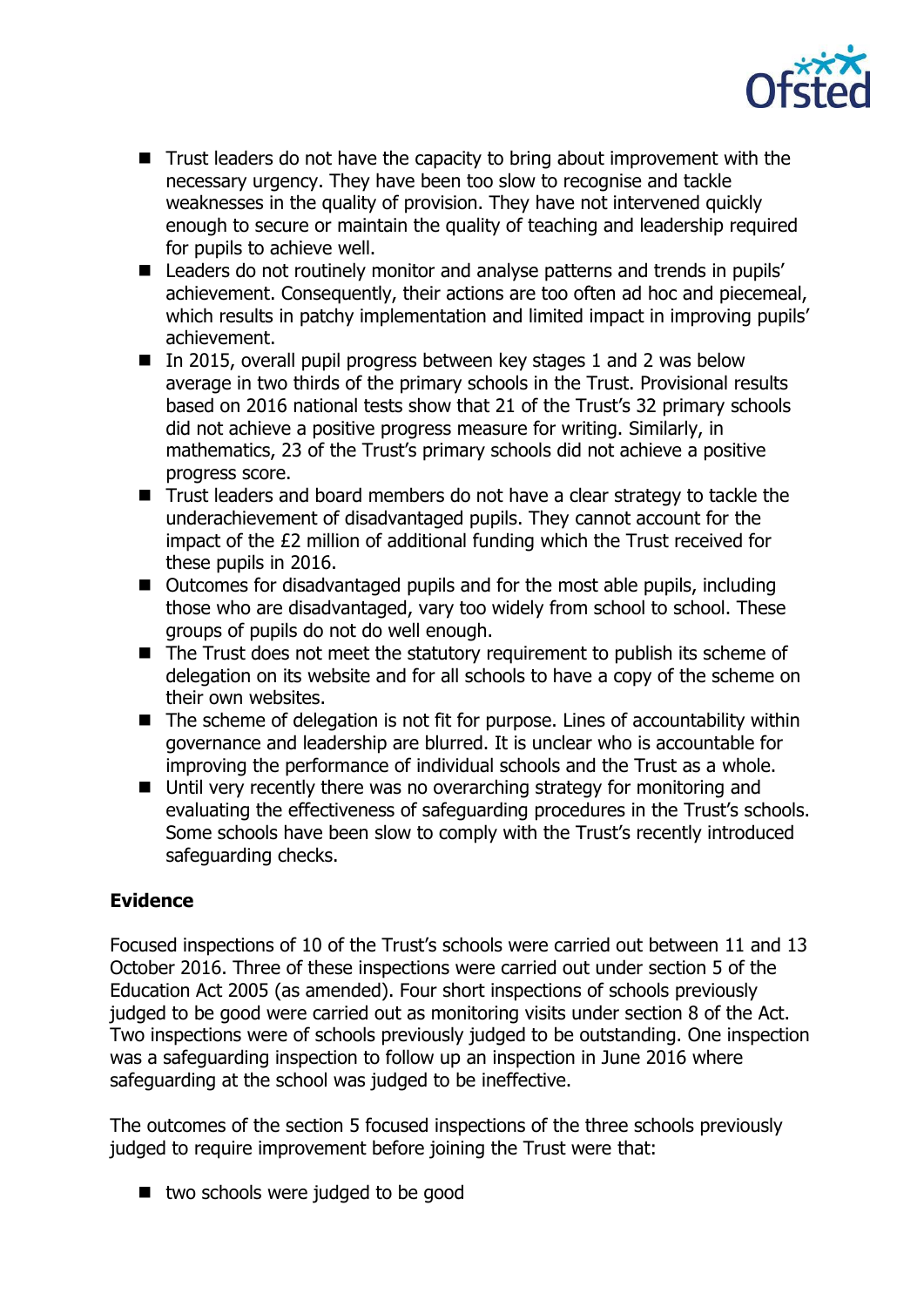

■ one school was judged to require special measures.

The outcomes of the section 8 short inspections of the four schools previously judged to be good before joining the Trust were that:

- one short inspection converted to a section 5 inspection and the school was judged to remain good
- two short inspections converted to section 5 inspections and the schools were judged to require improvement
- one short inspection converted to a section 5 inspection and the school was judged to require special measures.

The outcomes of the inspections of the two schools that were outstanding prior to joining the Trust were that:

- one school now requires improvement
- one school now requires special measures.

The outcome of the no formal designation safeguarding inspection was that safeguarding was now judged to be effective, having previously been judged to be ineffective in June 2016.

Her Majesty's Inspectors (HMI) held telephone discussions with the headteachers of 17 other schools in the Trust between 13 and 18 October 2016. During the follow-up visit to the Trust, HMI held discussions with the CEO, the three area advisers and eight members of the Trust board, including three headteacher members. Discussions were held with four governors from schools that were not involved in the focused inspections. A telephone discussion was held with one of the Trust's main external partners. HMI also scrutinised a range of trust documentation including strategic plans, case studies from individual schools, outcomes data and minutes of meetings, information about partnership working and financial information.

#### **Context**

Plymouth CAST became a single multi-academy trust when 34 schools converted to academy status in April 2014. The Trust is a charity, with directors appointed by the Catholic Bishop of Plymouth. It operates as the single employer for all its schools. The Trust is now responsible for 36 providers across seven local authorities in the south west region: one nursery; one first school; 32 primary schools and two secondary schools. Schools are organised into three distinct areas known as Central, East and West. Each area is supported by an area adviser.

#### **Main findings**

During this review, 10 of the Trust's schools were inspected. One other school has been inspected since the Trust was established in April 2014. Over half of these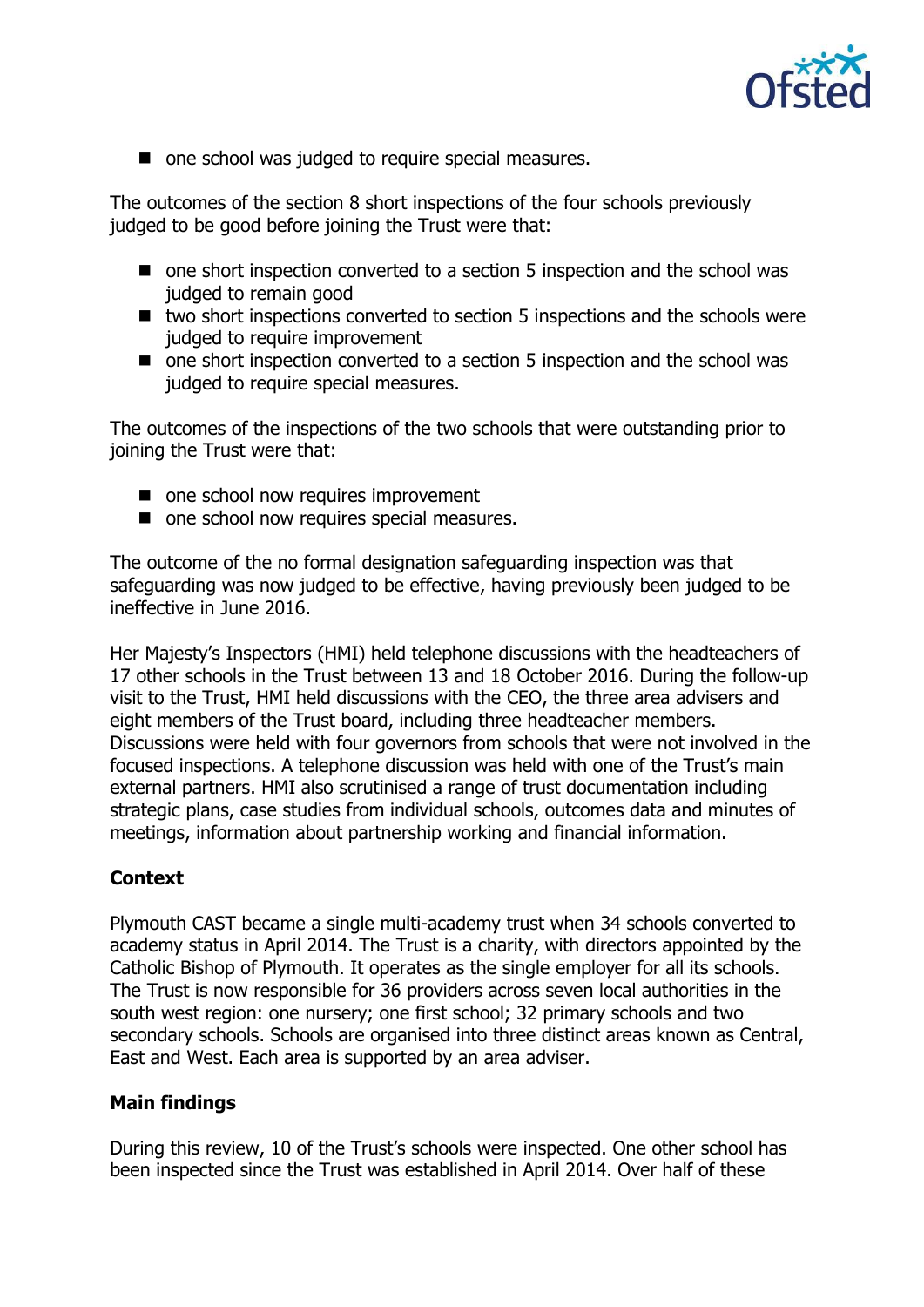

schools are not providing a good quality of education. Common weaknesses identified by these inspections were:

- ineffective monitoring and evaluation of performance by school leaders
- weak leadership at middle and senior levels to improve the quality of teaching and pupils' outcomes
- $\blacksquare$  low expectations of what pupils can achieve
- teachers' weak subject knowledge and poor use of assessment information
- underachievement of disadvantaged pupils and the most able pupils, including those who are disadvantaged
- wide variation in the quality of support for and achievement of pupils who have special educational needs and/or disabilities
- weak governance that is unable to hold school leaders to account
- an over-generous view of individual school performance by Trust leaders, particularly with regard to those schools previously judged to be outstanding.

Membership of the Trust has not led to higher standards of achievement for many of its schools. Poor strategic leadership, weak systems to secure trust-wide improvement and the absence of a clearly articulated vision to secure academic excellence have combined to expose significant weaknesses in the work of Plymouth CAST. Almost a third of the Trust schools have been inspected since April 2014 and over half of these are not providing a good quality of education. The Trust's own analysis of current monitoring records indicates that a number of other schools are showing a decline in performance during their time with the Trust.

Trust leaders and board directors do not have the capacity to support school improvement. They have been too slow to establish a trust-wide strategy of improvement either to maintain previous good performance or to halt entrenched underachievement. The CEO and board of directors do not know how well different groups of pupils are performing across the Trust. They do not have a clear understanding about the quality of leadership in schools and do not check fully what impact this is having on outcomes for pupils. Outcomes for disadvantaged pupils, those who have special educational needs and/or disabilities and the most able pupils are simply not good enough.

The overall value-added score at key stage 2 in 2015 was below average, with nearly a quarter of the Trust's primary schools having a score significantly below the national level. In 2016, two thirds of Plymouth CAST's primary schools had a negative progress score in writing and mathematics using the government's new performance measure. Attainment and progress of pupils in the Trust's two secondary schools showed similar patterns of underachievement in 2015. Only 45% of secondary pupils achieved five GCSEs grades A\* to C, including English and mathematics, and just over half of all pupils made the progress expected from their starting points.

The Trust's strategic plan does not prioritise or address unequivocally the urgent need to improve outcomes for pupils in too many of its schools. A standardised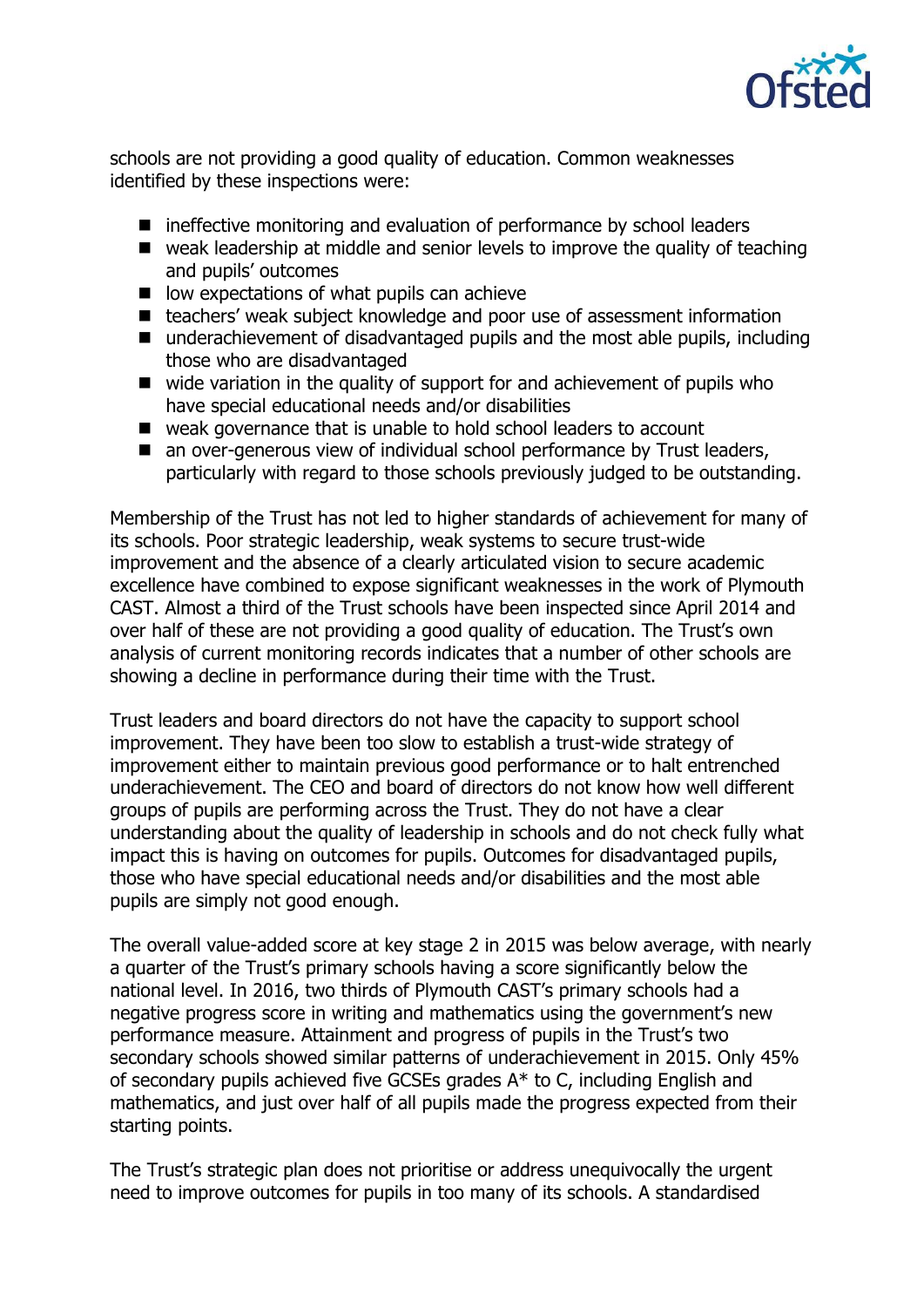

approach to school improvement planning, introduced in September 2016, makes no reference to monitoring the performance of key groups of pupils such as the most able pupils and pupils who have special educational needs and/or disabilities. Trust leaders do not analyse patterns of achievement for these and other groups across their schools and are therefore unable to evaluate their performance with any degree of accuracy. Such weaknesses in leadership stymie the development of a coordinated approach to tackle underachievement at its root cause.

Across the Trust, too few of the most able pupils get the quality of teaching they need to achieve the high standards that they are capable of and prepare them fully for the next stage in education, training or employment. Low expectations of what pupils can achieve was identified as a common feature in eight of the 10 schools inspected as part of the focused review in October 2016. In 2015, nearly 40% of previously high attaining pupils at key stage 2 did not make the progress expected to achieve a grade B or above in English at GCSE. In mathematics, the figure for this group was 45%. In 2016, only around half of pupils with high prior attainment at key stage 1 reached the higher standard in reading and mathematics by the end of key stage 2. In writing, the figure was around one quarter.

For too many disadvantaged pupils who attend a Plymouth CAST school, the Trust is failing in its mission to enable 'children of all abilities and backgrounds to flourish'. Trust leaders do not have a clear strategy to improve outcomes for disadvantaged pupils. Last year, the Trust received over £2 million of additional funding to support these pupils across its schools. The CEO, the Trust board and the Trust's area advisers cannot explain how this funding has been used and what difference it has made to improve the achievement of these pupils. The answer is, not nearly enough.

Primary and secondary disadvantaged pupils do not progress as well as other pupils nationally. In 2015, less than two thirds of pupils reached the expected level in reading, writing and mathematics at key stage 2. In 2016, only one third of disadvantaged pupils reached the standard expected by the end of Year 6. This poor performance was replicated at key stage 4 where, in 2015, only one in four disadvantaged boys and one in three disadvantaged girls gained a good pass in English and mathematics at GCSE. Unvalidated results for 2016 show that this underperformance continued unabated.

Weak leadership and governance at the top of the Trust's management structure is hampering its ability to bring about the rapid change required. Systems and procedures to support school improvement, which were lacking when the Trust was established, remain in their infancy now, nearly three years later. A number of headteachers who spoke to inspectors did not know the key priorities of the Trust. Neither the CEO nor members of the Trust board could articulate clearly who is accountable for improving school performance. Confusion reigns about who is responsible for what across the Trust. Trust leaders have been too slow to take action when concerns are identified and do not know what difference any interventions to secure improvement are making. For example, a new 'educational impact committee' which was set up in April 2016 to better target poor performance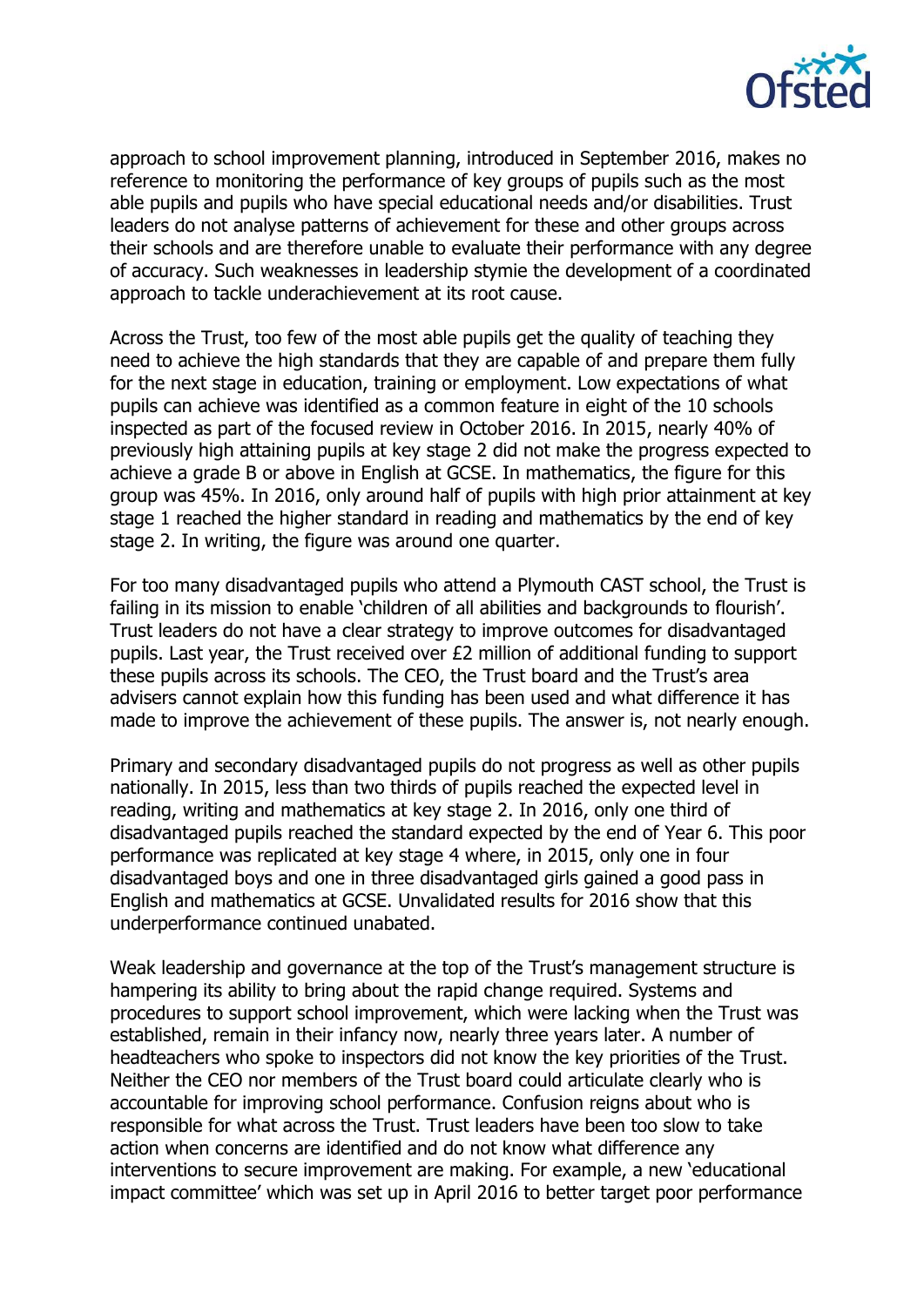

and effect more rapid improvement, is yet to convene. Such inertia is indicative of the Trust's limited leadership capacity and its inability and lack of urgency to make things better.

The quality of governance both at Trust level and individual school level is weak. Weaknesses in governance contribute to the poor quality of education being provided in too many of the Trust's schools. For example, too many school governors do not fully understand the role of the Trust's area adviser in the accountability structure or their own role in holding schools to account to secure the best possible outcomes for pupils. Governance was identified as an area for development in seven of the 10 inspections that took place before the focused review.

School leaders are unclear about the lines of accountability that exist within the Trust. The scheme of delegation, which outlines the functions of governance for the Trust and its schools, is not fit for purpose, nor is it well known or well understood. The Department for Education expects that all multi-academy trusts and their schools must publish a copy of the scheme of delegation on their website. However, a copy only appeared on the Trust's own website and on the websites of many of the individual schools as a direct result of requests from the lead inspectors when setting up their inspections.

The small team of Trust area advisers do not have the capacity to work effectively with other schools beyond those that have the greatest need for intervention. Significant unsettled or turbulent leadership in some of the Trust's weakest schools has meant that area advisers have needed to provide them with additional support. At times, this has been to the detriment of other schools within the Trust. Records of visits by area advisers are ad hoc and some schools have not received copies. Consequently, some headteachers do not know what the Trust's evaluation is of their school's effectiveness.

Trust leaders have an over-generous view of school performance. Processes to monitor and evaluate school performance lack coherence and rigour. Area advisers and the CEO do not routinely analyse and question Trust-wide patterns and trends in the performance of groups to inform their work. The findings from monitoring are not routinely presented to board members. This hinders their ability to precisely target where improvement is required and hold Trust leaders to account for it. Planned actions to improve school performance are not evaluated thoroughly to identify what impact they are having, where things are working and what needs to change. Consequently, the quality of teaching and pupils' achievement remains too variable in many of the Trust's schools.

The lack of recruitment and development of enough headteachers and senior leaders with the requisite expertise to lead the rapid 'root and branch' change that some of the Trust schools need is a significant barrier to improvement. Trust leaders have not addressed this issue quickly enough and are only now putting together a strategy to develop a more sustainable model of leadership and 'grow their own' future leaders in schools.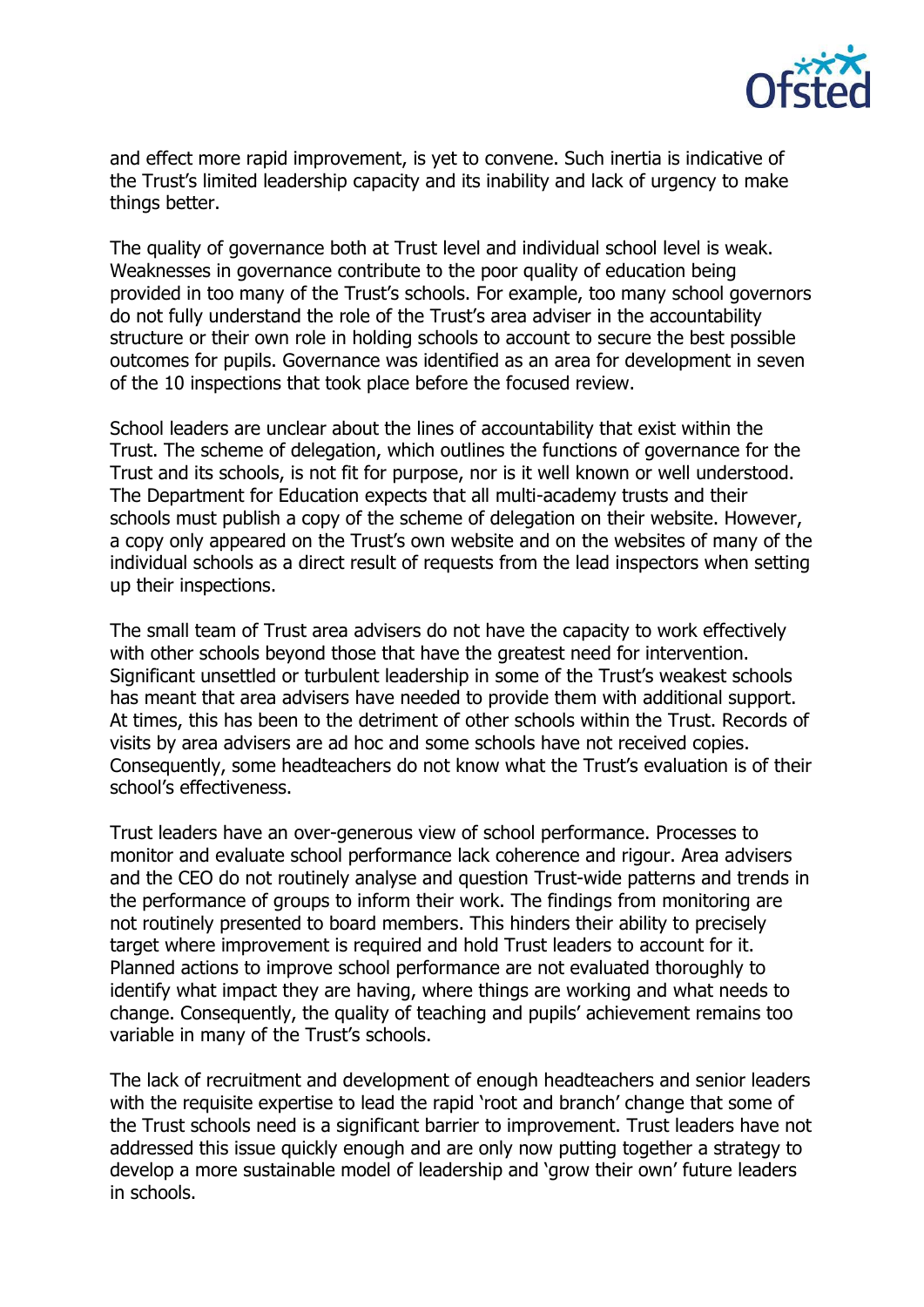

Where strong school leadership exists within the Trust there is often a marked difference in performance. For example, collaboration between primary schools and work by primary headteachers and the area adviser in the West region is improving the performance of pupils in mathematics. In 2016, the progress of primary aged pupils in mathematics has compared favourably with the other Trust regions as has the proportion of pupils who attain the higher standard. In contrast, only one school in the East region has a positive progress measure for mathematics in 2016 and four others have been significantly below the national average.

## **Safeguarding**

Trust leaders and board members do not have rigorous enough systems in place to know that all schools meet their statutory duties for safeguarding children. In the past, where safeguarding concerns have been identified, the Trust has been too slow to take action. For example, an emergency safeguarding inspection of one of the Trust's schools in June 2016 found safeguarding to be wholly ineffective. Concerns about safeguarding in the school had been brought to the Trust's attention on a number of occasions over the previous 12 months, but it was not until the inspection findings were made known that the Trust finally took the appropriate action. Since then, the newly appointed area adviser has done much good work with the new headteacher to ensure that safeguarding is now effective in the school. However, this successful approach to develop the quality of safeguarding is not replicated at the highest level of leadership in the Trust.

In July 2016, a Trust board member was appointed to oversee safeguarding arrangements across the Trust and an immediate review of safeguarding across all Trust schools was implemented. Despite these steps, three schools did not complete the safeguarding review and the Trust has not followed this up with the necessary diligence. During our focused review, the CEO and the Trust board could not provide sufficient evidence to demonstrate that safeguarding arrangements were rigorously monitored or that they knew whether such arrangements were robustly applied in all Trust schools.

#### **Recommendations**

- Urgently address identified weaknesses in provision, particularly in schools that are not yet good.
- Ensure that all forms of support, development and challenge from Trust leaders focus on improved achievement for disadvantaged pupils, the most able pupils and pupils who have special educational needs and/or disabilities.
- Improve governance at all levels so that Trust and school leaders are held to account for the performance of pupils.
- Establish clear lines of accountability and clarify roles and responsibilities of Trust leaders and the board, so that all know what part they play in improving school performance.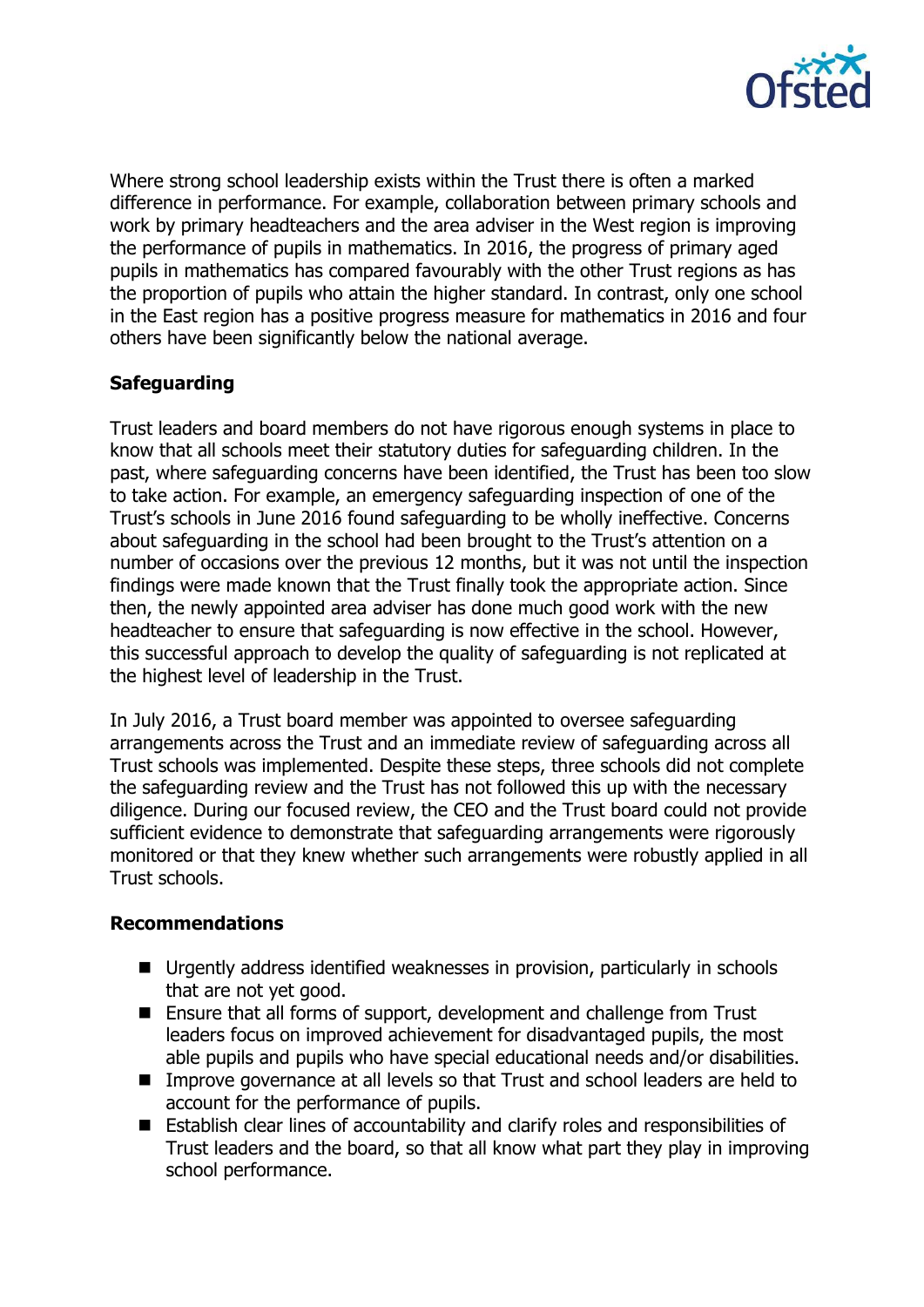

■ Ensure that Trust leaders, including the board, monitor safeguarding rigorously across all schools.

Yours sincerely

Bradley Simmons **Regional Director**, South West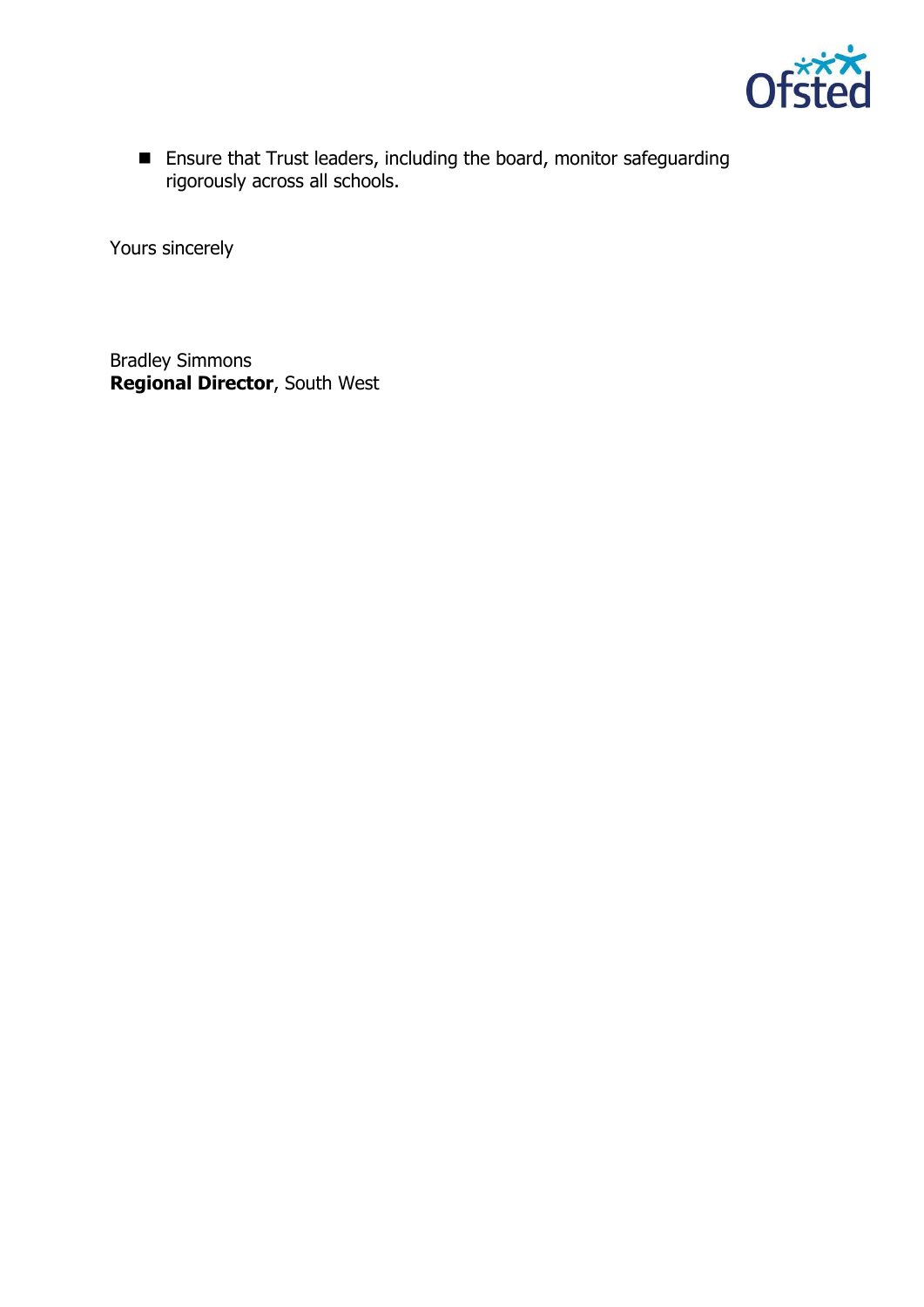

# **Annex: Academies that are part of Plymouth CAST**

#### **Schools inspected as part of the focused inspection – section 5 full inspection**

| <b>School name</b>    | <b>Local</b><br>authority | <b>Opening date as</b><br>an academy | <b>Inspection grade</b><br>October 2016 |
|-----------------------|---------------------------|--------------------------------------|-----------------------------------------|
| St. John's Catholic   | Cornwall                  | April 2014                           | Good                                    |
| Primary School,       |                           |                                      |                                         |
| Camborne              |                           |                                      |                                         |
| St. Joseph's Catholic | Plymouth                  | April 2014                           | Good                                    |
| Primary School        |                           |                                      |                                         |
| Priory Roman          | Torbay                    | April 2014                           | Inadequate                              |
| Catholic School,      |                           |                                      |                                         |
| Torquay               |                           |                                      |                                         |

## **Schools inspected as part of the focused inspection – section 8 short inspection**

| <b>School name</b>                                        | Local<br>authority | <b>Opening date as</b><br>an academy | <b>Inspection grade</b><br>October 2016 |
|-----------------------------------------------------------|--------------------|--------------------------------------|-----------------------------------------|
| Keyham Barton<br><b>Catholic Primary</b><br>School        | Plymouth           | April 2014                           | Requires improvement                    |
| St. Joseph's Catholic<br>Primary School,<br>Exmouth       | Devon              | April 2014                           | Requires improvement                    |
| St. Mary's Catholic<br>Primary School,<br><b>Buckfast</b> | Devon              | April 2014                           | Good                                    |
| Queensway Catholic<br>Primary School                      | Torbay             | April 2014                           | Inadequate                              |

### **Schools inspected as part of the focused inspection – exempt school inspections**

| <b>School name</b>                                 | Local<br>authority | <b>Opening date as</b><br>an academy | <b>Inspection grade</b><br>October 2016 |
|----------------------------------------------------|--------------------|--------------------------------------|-----------------------------------------|
| St. Mary's Catholic<br>Primary School,<br>Poole    | Poole              | April 2014                           | Requires improvement                    |
| St. Mary's Catholic<br>Primary School,<br>Penzance | Cornwall           | April 2014                           | Inadequate                              |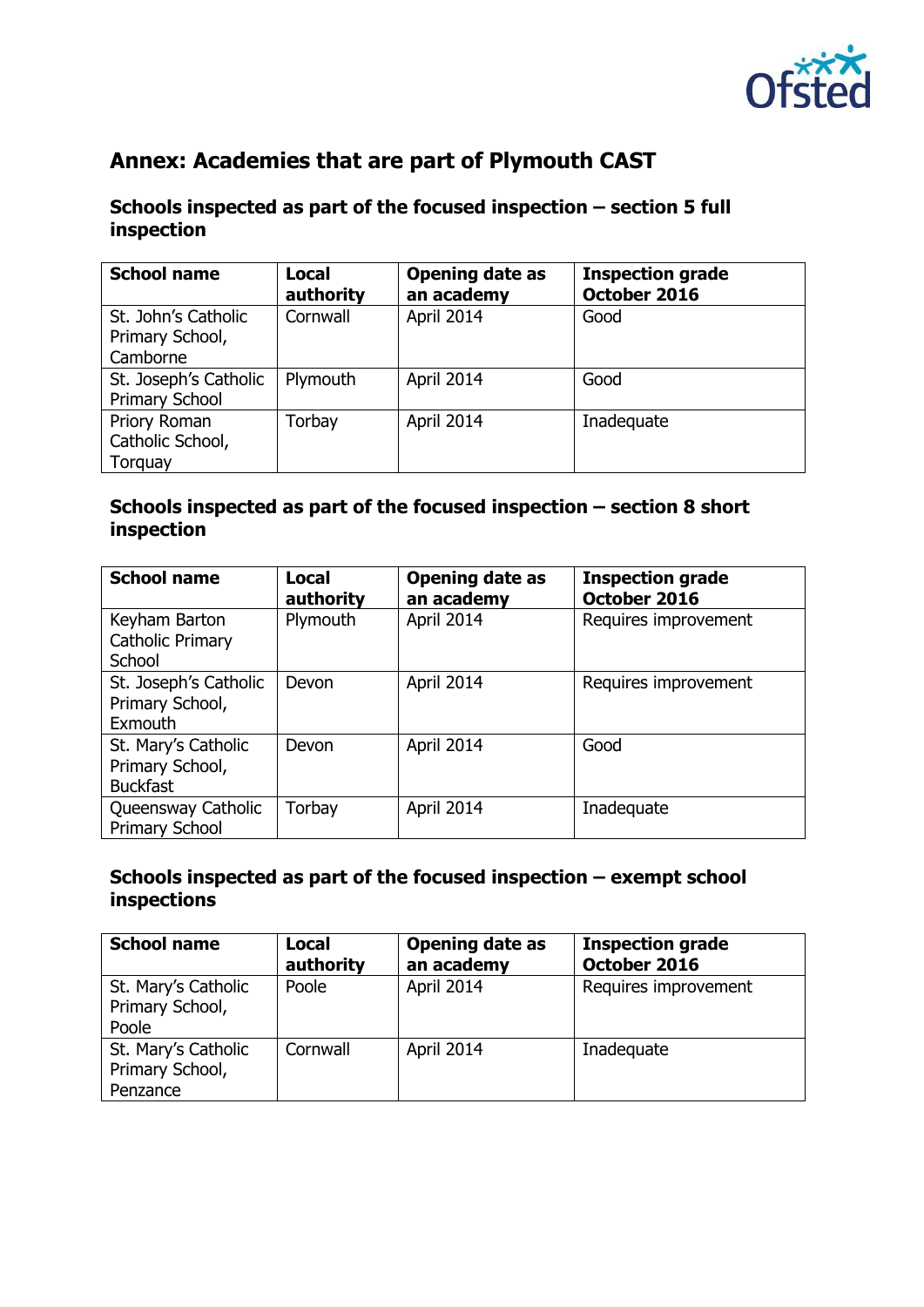

#### **Schools inspected as part of the focused inspection – section 8 no formal designation inspection**

| <b>School name</b>                                | <b>Local</b><br>authority | <b>Opening date</b><br>as an<br>academy | <b>Previous</b><br>inspection<br>judgement<br>and date | <b>Inspection</b><br>grade October<br>2016 |
|---------------------------------------------------|---------------------------|-----------------------------------------|--------------------------------------------------------|--------------------------------------------|
| St. Joseph's<br><b>Catholic Primary</b><br>School | Devon                     | April 2014                              | Safeguarding is<br>not effective<br>June 2016          | Safeguarding is<br>effective               |

# **Other CAST schools**

### **Primary schools**

| <b>School name</b>                                                | <b>Local authority</b> | <b>Opening date as</b><br>an academy | <b>Most recent</b><br>inspection judgement     |
|-------------------------------------------------------------------|------------------------|--------------------------------------|------------------------------------------------|
| St. Mary's<br><b>Catholic Primary</b><br>School, Axminster        | Devon                  | April 2014                           | and date<br>Not yet inspected as an<br>academy |
| St. Catherine's<br>Roman Catholic<br>School, Bridport             | <b>Dorset</b>          | April 2014                           | Not yet inspected as an<br>academy             |
| Christ the King<br><b>Catholic Primary</b><br>School              | Bournemouth            | April 2014                           | Not yet inspected as an<br>academy             |
| St. Mary's<br><b>Catholic Primary</b><br>School, Marnhull         | <b>Dorset</b>          | April 2014                           | Not yet inspected as an<br>academy             |
| St. Joseph's<br><b>Catholic Primary</b><br>School, Poole          | Poole                  | April 2014                           | Not yet inspected as an<br>academy             |
| St. Mary's<br><b>Catholic Primary</b><br>School, Swanage          | <b>Dorset</b>          | April 2014                           | Not yet inspected as an<br>academy             |
| St. Augustine's<br><b>Catholic Primary</b><br>School,<br>Weymouth | <b>Dorset</b>          | April 2014                           | Not yet inspected as an<br>academy             |
| St. Mary's<br><b>Catholic First</b><br>School,<br>Dorchester      | <b>Dorset</b>          | April 2014                           | Not yet inspected as an<br>academy             |
| St. Catherine's<br><b>Catholic Primary</b><br>School, Wimborne    | <b>Dorset</b>          | April 2014                           | Not yet inspected as an<br>academy             |
| St. Mary and St.<br>Joseph's Catholic<br><b>Primary School</b>    | <b>Dorset</b>          | April 2014                           | Not yet inspected as an<br>academy             |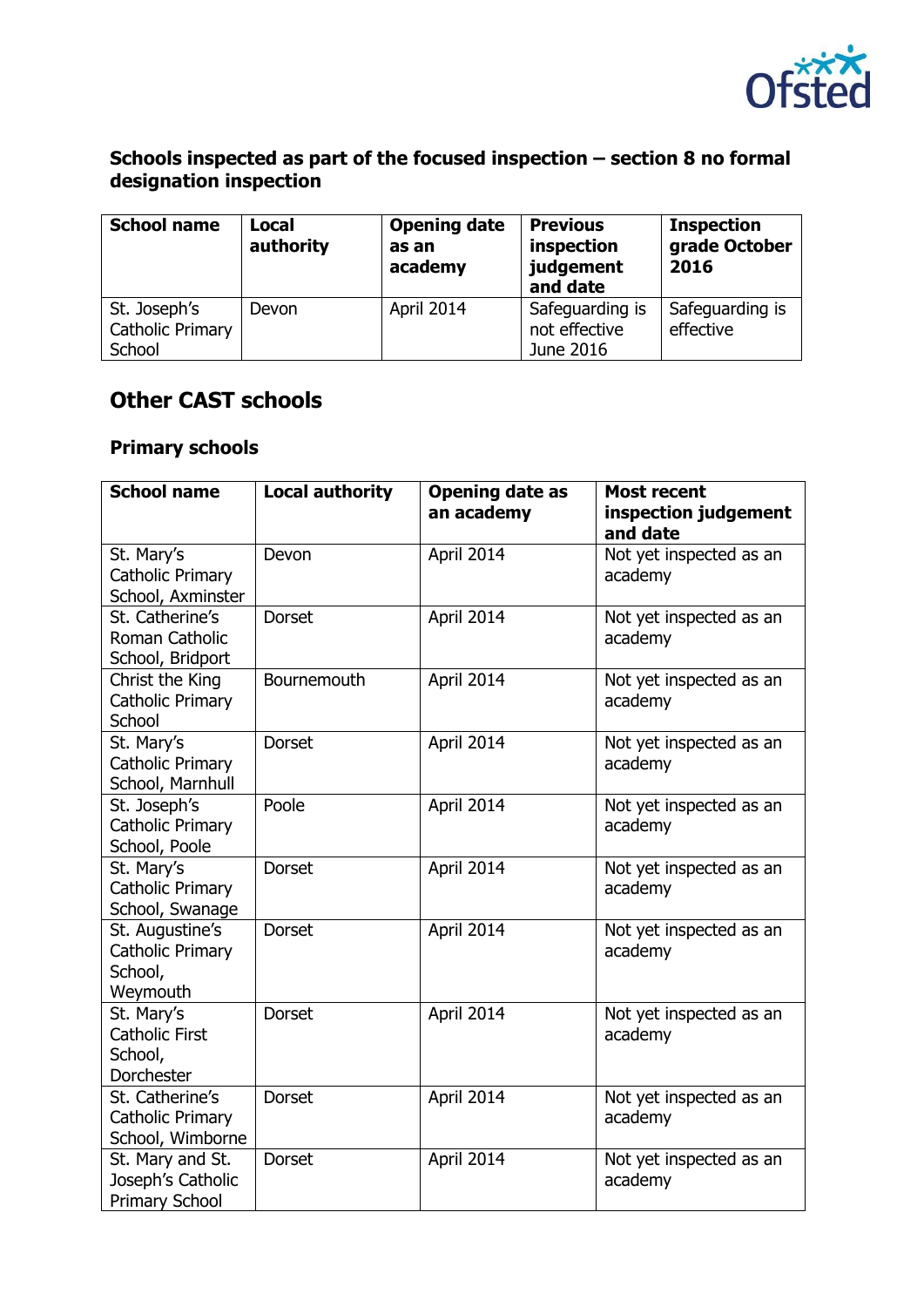

| St. Mary's<br>Catholic Primary<br>School, Bodmin                          | Cornwall | April 2014 | Not yet inspected as an<br>academy |
|---------------------------------------------------------------------------|----------|------------|------------------------------------|
| St. Mary's<br><b>Catholic Primary</b><br>School, Falmouth                 | Cornwall | April 2014 | Not yet inspected as an<br>academy |
| <b>Holy Cross</b><br><b>Catholic Primary</b><br>School                    | Plymouth | April 2014 | Not yet inspected as an<br>academy |
| The Cathedral<br>School of St Mary                                        | Plymouth | April 2014 | Not yet inspected as an<br>academy |
| St. Paul's Roman<br><b>Catholic Primary</b><br>School                     | Plymouth | April 2014 | Not yet inspected as an<br>academy |
| St Peter's RC<br><b>Primary School</b>                                    | Plymouth | April 2014 | Not yet inspected as an<br>academy |
| Our Lady's<br><b>Catholic Primary</b><br>School,<br>Barnstaple            | Devon    | April 2014 | Not yet inspected as an<br>academy |
| St. Margaret<br>Clitherow Catholic<br><b>Primary School</b>               | Torbay   | April 2014 | Not yet inspected as an<br>academy |
| St. John the<br>Baptist Roman<br>Catholic Primary<br>School,<br>Dartmouth | Devon    | April 2014 | Not yet inspected as an<br>academy |
| St. Nicholas<br>Catholic Primary<br>School                                | Devon    | June 2013  | Good<br>February 2015              |
| Sacred Heart<br><b>Catholic School</b>                                    | Torbay   | April 2014 | Not yet inspected as an<br>academy |
| Our Lady and St.<br>Patrick's Roman<br>Catholic Primary<br>School         | Devon    | April 2014 | Not yet inspected as an<br>academy |
| St. John's<br>Catholic Primary<br>School                                  | Devon    | April 2014 | Not yet inspected as an<br>academy |

# **Secondary schools**

| <b>School name</b>                     | <b>Local authority</b> | <b>Opening date as</b><br>an academy | <b>Most recent</b><br>inspection judgement<br>and date |
|----------------------------------------|------------------------|--------------------------------------|--------------------------------------------------------|
| St. Boniface RC<br>College             | Plymouth               | April 2014                           | Not yet inspected as an<br>academy                     |
| Notre Dame<br>Roman Catholic<br>School | Plymouth               | April 2014                           | Not yet inspected as an<br>academy                     |